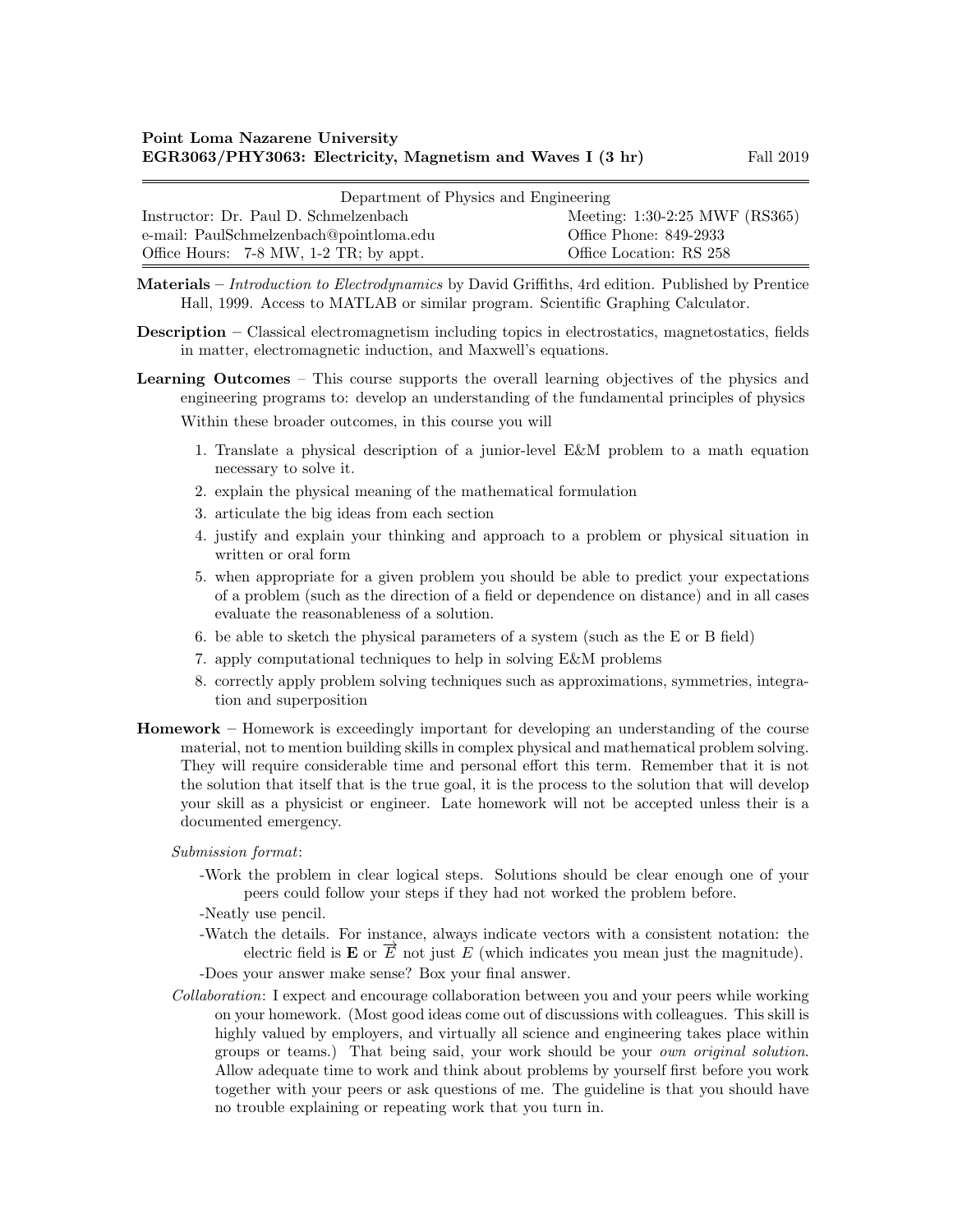- Preclass questions Each class day there will be three Preclass questions to answer electronically. These will be due by 10 pm the evening before class. Your responses to Preclass questions are graded on the following scale: 2=demonstrates reading/thinking; 1=room for improvement, 0=unsatisfactory. Late responses will not receive credit.
- Exams Three examinations will be given during the semester on October 7 , November 4 and December 4. The final examination is on Friday, December 16 at 1:30. Exams will be closed book, but a sheet of formulas will be provided to you to use during your exam along with the use of your calculator. Partial credit will be given for correct reasoning at any step of a problem, but only if it is communicated clearly enough for me to understand. For problems that call for a solution or explanation, no credit will be given for an answer alone; the method or reasoning must also be shown. Exams cannot be made up, unless under extreme circumstances discussed and arrangements made with the professor before the exam.
- Quizzes Through the semester there will be several quizzes that will be announced at a minimum of the previous class period. Quizzes cannot be made up, unless under circumstances discussed and arrangements made with the professor before the quiz. The lowest two quiz scores will not be included in the quiz portion of the grade.

|                                                                               | А             | $100 - 91.0$  |
|-------------------------------------------------------------------------------|---------------|---------------|
| <b>Final Grades</b> – The grade you earn in this course is based on the scale | $A-$          | $91.0 - 89.5$ |
| shown to the right. The points you receive during the course are              | $B+$          | $89.5 - 87.5$ |
| weighted accordingly:                                                         | B             | $87.5 - 81.0$ |
|                                                                               | $B -$         | $81.0 - 79.5$ |
| $-$ Homework: $20\%$                                                          | $C+$          | $79.5 - 77.5$ |
| $-$ Preclass: 5\%                                                             | $\mathcal{C}$ | $77.5 - 71.0$ |
| $-$ Tests (3): 30\%                                                           | $C$ -         | $71.0 - 69.5$ |
| $-$ Quizzes: $20\%$                                                           | $D+$          | $69.5 - 67.5$ |
| $-$ Final Exam: $25\%$                                                        | D             | $67.0 - 61.0$ |
|                                                                               | D-            | $61.0 - 57.0$ |

University Mission: Point Loma Nazarene University exists to provide higher education in a vital Christian community where minds are engaged and challenged, character is modeled and formed, and service is an expression of faith. Being of Wesleyan heritage, we strive to be a learning community where grace is foundational, truth is pursued, and holiness is a way of life.

Department Mission: The Physics and Engineering Department at PLNU provides strong programs of study in the fields of Physics and Engineering. Our students are well prepared for graduate studies and careers in scientific and engineering fields. We emphasize a collaborative learning environment which allows students to thrive academically, build personal confidence, and develop interpersonal skills. We provide a Christian environment for students to learn values and judgment, and pursue integration of modern scientific knowledge and Christian faith.

Attendance– Attendance is expected at each class session. In the event of an absence you are responsible for the material covered in class and the assignments given that day. Regular and punctual attendance at all classes is considered essential to optimum academic achievement. If the student is absent from more than 10 percent of class meetings, the faculty member can file a written report which may result in de-enrollment. If the absences exceed 20 percent, the student may be de-enrolled without notice until the university drop date or, after that date, receive the appropriate grade for their work and participation. See [http://catalog.pointloma.edu/content.php?catoid=24&navoid=1581#Class Attendance](http://catalog.pointloma.edu/content.php?catoid=24&navoid=1581) in the Undergraduate Academic Catalog.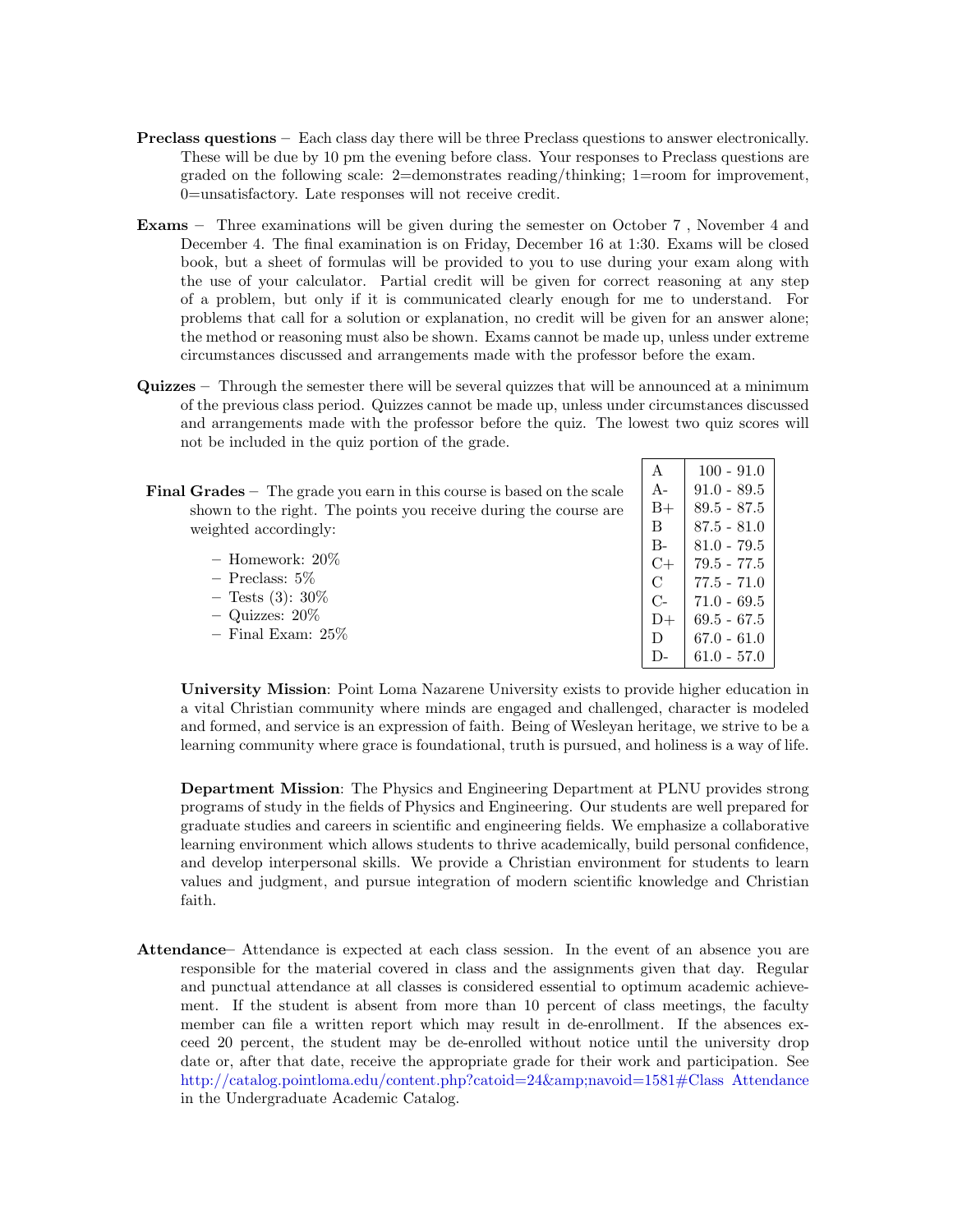Academic Honesty – Students should demonstrate academic honesty by doing original work and by giving appropriate credit to the ideas of others. Academic dishonesty is the act of presenting information, ideas, and/or concepts as one's own when in reality they are the results of another person's creativity and effort. A faculty member who believes a situation involving academic dishonesty has been detected may assign a failing grade for that assignment or examination, or, depending on the seriousness of the offense, for the course. Faculty should follow and students may appeal using the procedure in the university Catalog. See [http://catalog.pointloma.edu/content.php?catoid=24&navoid=1581#Academic Honesty](http://catalog.pointloma.edu/content.php?catoid=24&navoid=1581) for definitions of kinds of academic dishonesty and for further policy information.

## Academic Accommodations –

While all students are expected to meet the minimum standards for completion of this course as established by the instructor, students with disabilities may require academic adjustments, modifications or auxiliary aids/services. At Point Loma Nazarene University (PLNU), these students are requested to register with the Disability Resource Center (DRC), located in the Bond Academic Center. (DRC@pointloma.edu or 619-849-2486). The DRCs policies and procedures for assisting such students in the development of an appropriate academic adjustment plan (AP) allows PLNU to comply with Section 504 of the Rehabilitation Act and the Americans with Disabilities Act. Section 504 (a) prohibits discrimination against students with special needs and guarantees all qualified students equal access to and benefits of PLNU programs and activities. After the student files the required documentation, the DRC, in conjunction with the student, will develop an AP to meet that student's specific learning needs. The DRC will thereafter email the student's AP to all faculty who teach courses in which the student is enrolled each semester. The AP must be implemented in all such courses.

If students do not wish to avail themselves of some or all of the elements of their AP in a particular course, it is the responsibility of those students to notify their professor in that course. PLNU highly recommends that DRC students speak with their professors during the first two weeks of each semester about the applicability of their AP in that particular course and/or if they do not desire to take advantage of some or all of the elements of their AP in that course.

- **Class Enrollment** It is the student's responsibility to maintain his/her class schedule. Should the need arise to drop this course (personal emergencies, poor performance, etc.), the student has the responsibility to follow through (provided the drop date meets the stated calendar deadline established by the university), not the instructor. Simply ceasing to attend this course or failing to follow through to arrange for a change of registration (drop/add) may easily result in a grade of F on the official transcript.
- Credit Hour In the interest of providing sufficient time to accomplish the stated course learning outcomes, this class meets the PLNU credit hour policy for a 3 unit class delivered over 15 weeks. Specific details about how the class meets the credit hour requirements can be provided upon request.
- Final Exam The final exam date and time is set by the university at the beginning of the semester and may not be changed by the instructor. This schedule can be found on the university website and in th course calendar. No requests for early examinations will be approved. Only in the case that a student is required to take three exams during the same day of finals week, is an instructor authorized to consider changing the exam date and time for that particular student.
- Copyright Protected Materials Point Loma Nazarene University, as a non-profit educational institution, is entitled by law to use materials protected by the US Copyright Act for classroom education. Any use of those materials outside the class may violate the law.